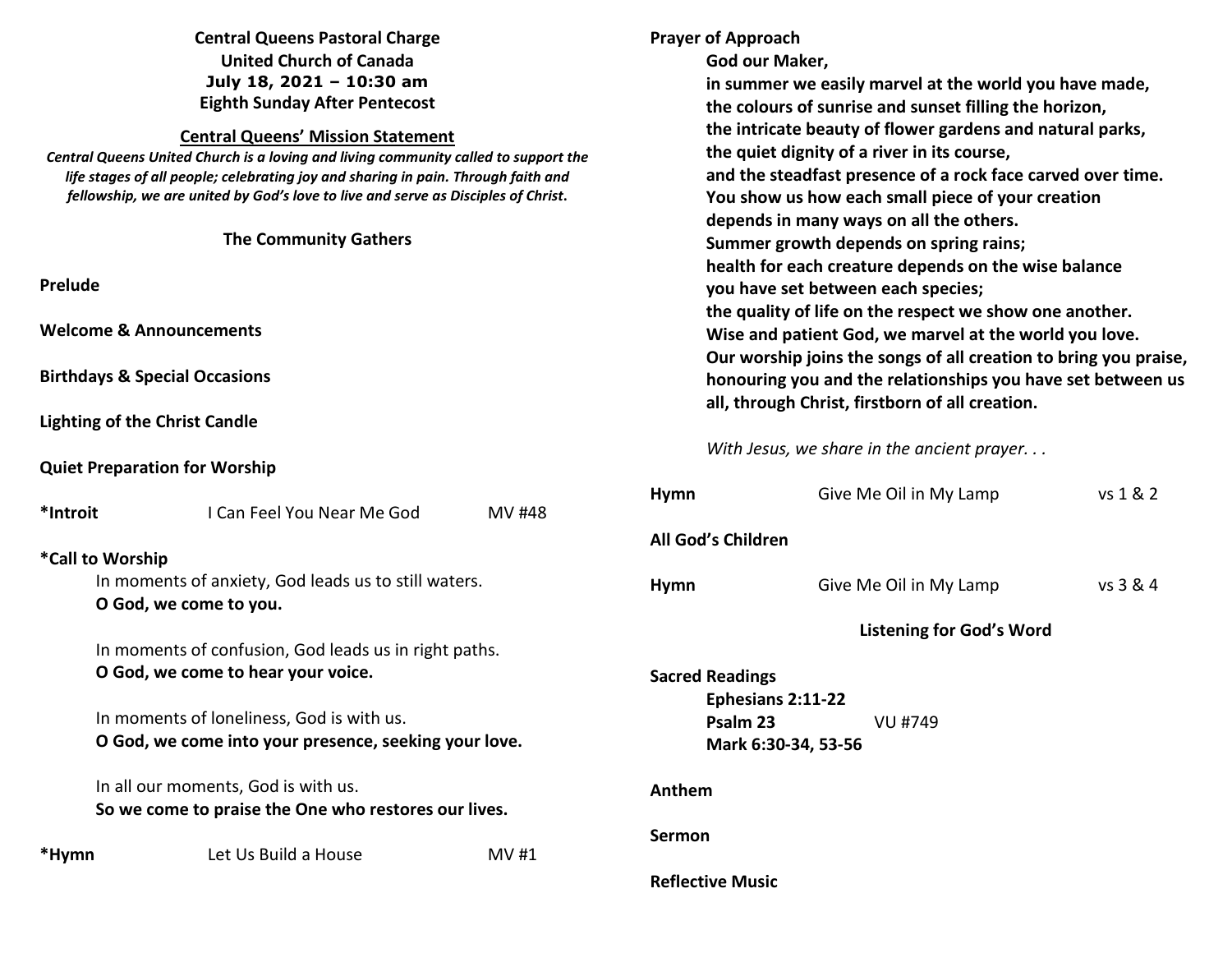| <b>Responding to God's Word</b>                                                                                                                                                                                                                                                                                                                                                                           |                                                                                                                                                                                                                                                                |         |  |  |  |  |
|-----------------------------------------------------------------------------------------------------------------------------------------------------------------------------------------------------------------------------------------------------------------------------------------------------------------------------------------------------------------------------------------------------------|----------------------------------------------------------------------------------------------------------------------------------------------------------------------------------------------------------------------------------------------------------------|---------|--|--|--|--|
| <b>Offertory Invitation</b>                                                                                                                                                                                                                                                                                                                                                                               |                                                                                                                                                                                                                                                                |         |  |  |  |  |
| *Offertory                                                                                                                                                                                                                                                                                                                                                                                                | Grant Us, God, the Grace                                                                                                                                                                                                                                       | VU #540 |  |  |  |  |
| <b>*Presentation of Offering</b>                                                                                                                                                                                                                                                                                                                                                                          |                                                                                                                                                                                                                                                                |         |  |  |  |  |
| *Offertory Prayer                                                                                                                                                                                                                                                                                                                                                                                         | God of goodness and growth, receive our gifts and our gratitude<br>for the fruitfulness you provide. Bless our gifts with your Spirit<br>so that they may accomplish more than we can ask or imagine,<br>for the sake of Christ, our Friend and Saviour. Amen. |         |  |  |  |  |
| <b>Prayers of Thanksgiving and Intercession</b>                                                                                                                                                                                                                                                                                                                                                           |                                                                                                                                                                                                                                                                |         |  |  |  |  |
| *Hymn                                                                                                                                                                                                                                                                                                                                                                                                     | I Feel the Winds of God                                                                                                                                                                                                                                        | VU #625 |  |  |  |  |
| *Blessing<br>The presence of God reaches beyond this place<br>May the flame that has brightened our time together<br>warm our hearts, light our paths,<br>and inspire our vision, as we once again<br>go our separate ways.<br>Walk well your journey in peace and in justice.<br>May you be wrapped in the shawl of God's loving.<br>May you be cherished.<br>May you be blessed.<br>Amen. May it be so. |                                                                                                                                                                                                                                                                |         |  |  |  |  |
| *Choral Benediction                                                                                                                                                                                                                                                                                                                                                                                       | When You Walk from Here VU #298 x3                                                                                                                                                                                                                             |         |  |  |  |  |

## **Ministers All of us ClergyClergy** Rev Greg Davis<br> **Charge Hours** Tuesdav, Wedne Tuesday, Wednesday & Thursday 9 am – 12 pm Office Phone 902-964-2291 Email minister@cquc.ca**Ministry of Music Kirk Neville**Website https://cquc.ca/index.htm Phone 902-786-9222 Email nevillevurry1@hotmail.com**Church Office**Office Hours Wednesday & Thursday 9 am – 12 pm Phone 902-964-2221 Email office@cquc.ca

**A Warm Welcome to All** – We are delighted you've joined us. May God's word today strengthen your faith, inspire curiosity and learning, and motivate your service of others. All are welcome.

**Sympathy** – Sympathies are extended to Bernie & Pat Dykerman, Gerald Dykerman and families on the loss of their brother, Robin Dykerman.

## **Life and Work of Our Church**

 **Greg's Office Hours:** Tuesday, Wednesday and Thursday from 9 am – 12 pm. If anyone is in the hospital or would like a visit from Greg, please call him at 902-964-2291. If you wish to meet with Greg outside the scheduled hours, please call 902-964-2291 or email minister@cquc.ca for an appointment.

**Bulletin Covers** – In an effort to use up our current supply, over the next few Sundays a combination of two different bulletin covers will be used for our bulletins.

# **Postlude**

 **\*** Please stand as you are able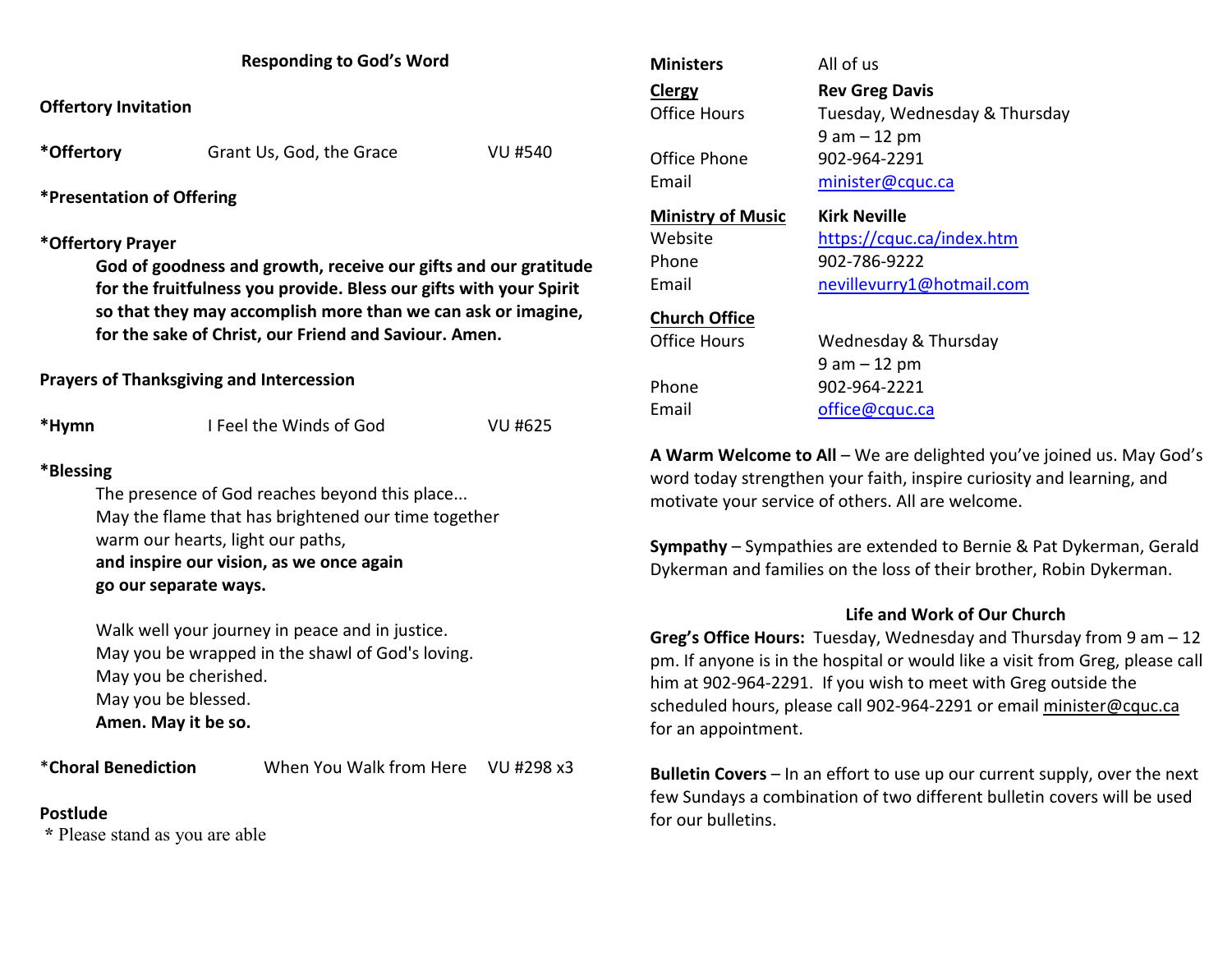**Special Official Board Meeting** – A special Official Board meeting will be held on Sunday, July 25<sup>th</sup>, after the worship service. The agenda item is a request from the North Wiltshire Cemetery Committee to lease a portion of the cemetery to the community to erect a memorial stone.

**FundScrip** –Next order date will be July 25<sup>th</sup>. You can reach Janet by email (*jhowes1969@gmail.com*) or by phone (902-393-1527). Ordering will be every 2 weeks. E-transfers accepted.

**In-Church Services:** Registration is **required**. To register, please call 902-964-2221 or email office@cquc.ca. Masks are only **required** while singing. If you are registering **after 12 pm Thursday**, please text or call Velda at 902-940-7674.

**E-Transfers** – Central Queens United Church is set up to accept E-Transfers. If you wish to give your offerings through E-Transfer, please send via email to veldabertram@gmail.com.

**Central Queens Emmaus Walkers** – Central Queens Emmaus Walkers will be taking a break over the summer. See you in September!!

**Weekly Bulletins** can be sponsored by you in celebration or remembrance of a loved one. There is a signup sheet on the table at the back of the sanctuary. Cost is \$20.00.

**Bookworms United** will be on recess until September 4<sup>th</sup>. More details to follow in August.

**Food Bank** –Please remember to continue your support for the Food Bank with non-perishable food items. You can drop them off any Sunday or during the week in the wooden box at the church entrance.

**Pop Can Pull Tabs** – George Mason is collecting pop can pull tabs which are then given to the Daughters of the Nile women's organization. The funds then go to the Shriners Hospital in Montreal where they are used to buy reading materials for the children in the hospital. Your can tab collections can be dropped off here at the church.

**Bulletin Deadline** – Deadline for items to be placed in the bulletin is **Wednesday** evening. Bulletin items can be emailed to office@cquc.ca.

### **Community News**

 **From Camp Abby Board** - Thank you to all who responded to our Camp Abby wish list for this year. We now have everything on the list. Campers and staff have been enjoying your generosity through the first week of the season.

Of course other needs will pop up through the season. If you wish to donate toward those needs, you can e-transfer to etransfer@campabby.ca

May your summer have some camping time!